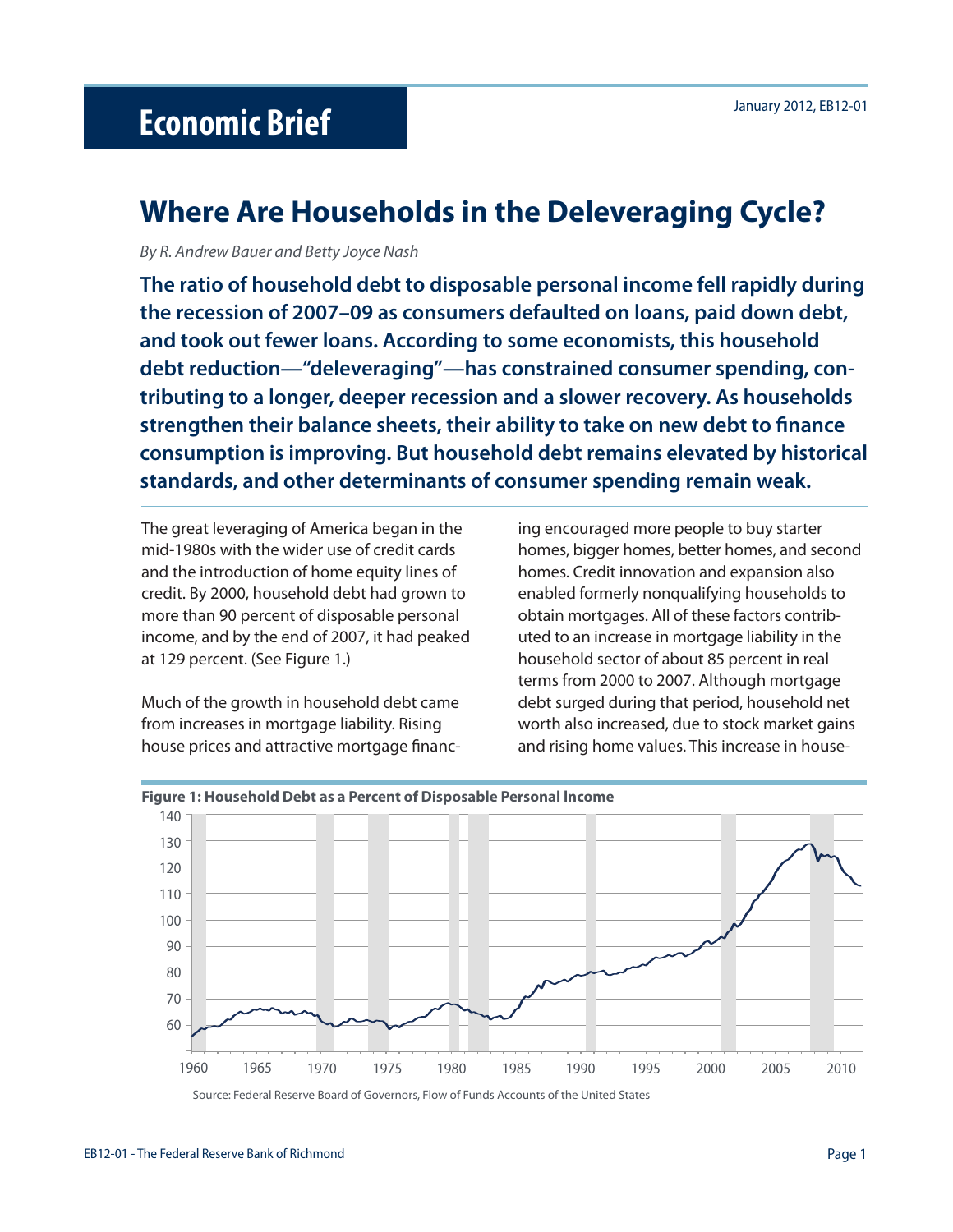hold net worth produced a wealth effect that helped fuel strong growth in consumer spending.

In a 2011 paper, Karl E. Case of Wellesley College, John M. Quigley of the University of California at Berkeley, and Robert J. Shiller of Yale find a large wealth effect on consumption from rising house prices and an equally significant effect from falling house prices.<sup>1</sup> Other studies caution that housing wealth has only a small effect on consumption, $2$  but as housing prices surged in the late 1990s and early 2000s, consumers clearly boosted spending faster than their incomes rose. That trend was reflected in the personal saving rate, which fell from 5.3 percent of disposable income in 1995 to 1.5 percent in 2005.

The rise and subsequent fall in real estate equity over the period was remarkable: equity in household real estate peaked at \$13.3 trillion in the first quarter of 2006 before plummeting to \$5.5 trillion in the third quarter of 2011 in 2005 dollars. (See Figure 2.)

During that time, household debt fell to 113 percent of disposable personal income, a level not seen since 2004. Net borrowing fell as consumers defaulted on loans, paid down debt, and took out fewer loans. Newly originated installment loan balances for cars and mortgages fell sharply. There was a wave of mortgage defaults as well as a sharp increase in defaults on credit card debt and consumer loans. The personal saving rate rose from 1.5 percent

in 2005 to 5.4 percent in 2008 and remained above 5 percent through 2010. This deleveraging has improved households' balance sheets and their capacity to spend, but growth in consumer spending during the recovery has remained near 2 percent, considerably weaker than during previous recoveries following severe recessions.3

## **The Liquidity Hypothesis**

Consumers make spending decisions based on their net worth, current income, and expectations of future income. Expectations of future income are particularly important because durable goods spending usually requires borrowing and repayment of loans in the future. In fact, the GDP components that first declined in 2007 and early 2008 were fixed residential investment and durable goods consumption, which households usually finance with debt.

As home prices fell during the recession of 2007–09 and in the subsequent recovery, spending was very likely affected by the decline in household wealth and the uncertainty about when home prices would stabilize. Consumer spending also may have been affected by the level of indebtedness among households and by households' concerns regarding their financial situations.

One theory that links household indebtedness to consumer spending was advanced in the 1970s by Frederic S. Mishkin, an economist at the Uni-



**Figure 2: Equity in Household Real Estate** (In Billions of 2005 Dollars)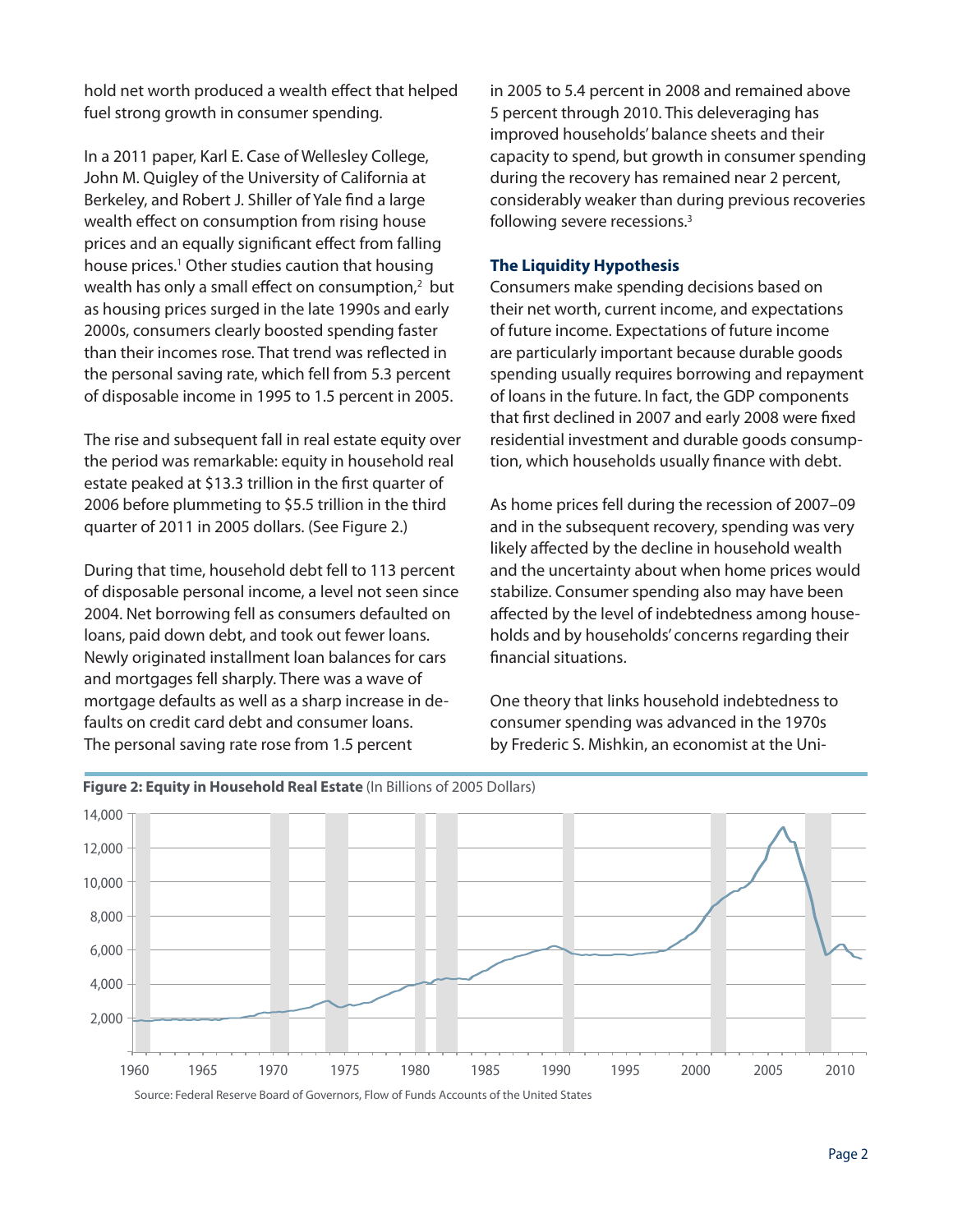versity of Chicago at the time who later served on the Federal Reserve Board of Governors. Under the liquidity hypothesis, consumers who face financial distress prefer liquid assets (cash) rather than illiquid assets, such as cars and homes. When consumers have high debt levels, they also face higher debtservice payments as well as other obligations that exacerbate financial distress. As the likelihood of further financial trouble increases, they purchase fewer tangible assets, such as consumer durables. To support this hypothesis, Mishkin studied household balance sheets and consumer spending during the Great Depression and the recession of 1973–75. He found that "balance sheet effects" strongly affected both economic downturns. He estimated that during the Great Depression, rising debt caused consumer durables spending to drop more than 20 percent and housing expenditures to fall 40 percent.<sup>4</sup> Mishkin's model found that "the liquidity balance-sheet channels were potent enough to explain fully the drop in these two sectors."

Similarly, he found that "a substantial proportion of the decline in aggregate demand [during the 1973–75 recession] can be attributed to shifts in the aggregate household balance sheet and the depressive effect of the stock market on investment." He estimated that the sharp decline in the stock market and subsequent deterioration of household balance sheets and investment were responsible for roughly half of the decrease in aggregate demand in the 1973–75 recession.5

While the liquidity hypothesis has an intuitive appeal, it should be noted that many factors affect household balance sheets. Mishkin notes that household balance sheets are endogenous—that they are influenced by other developments in the economy. His research attempts to identify transmission mechanisms that affect the severity and duration of recessions, but he does not argue that changes in balance sheets cause recessions. Indeed, changes in balance sheets also likely reflect changes in consumer expectations of future income and, as a consequence, other developments in the economy that affect those expectations affect consumer decisions to spend, take on more debt, or save.

More recently, economists Atif R. Mian of the University of California at Berkeley and Amir Sufi of the University of Chicago examined household leverage and spending across the United States at the county level during the recession of 2007–09. They noted that U.S. counties with large increases in household borrowing from 2002 to 2006 showed sharp relative declines in durable goods consumption that began a year before the recession's official start. They estimated the impact of growth in household leverage and credit card usage on auto sales, unemployment, home appreciation, residential building permits, and mortgage default rates. They found that an increase in household leverage was a powerful statistical predictor of the severity and timing of the economic downturn across counties. In addition, counties with greater credit card borrowing consumed significantly fewer durable goods after the 2008 financial crisis. They concluded that their findings lent "support to the hypothesis that the initial economic slowdown was a result of a highly-leveraged household sector unable to keep pace with its debt obligations."6

Whether the sharp decline in durable goods purchases resulted from higher levels of indebtedness and concerns regarding financial distress or from lower expectations of future income, or some combination of both factors, is difficult to discern. But light-vehicle sales fell 35 percent from 2007 to 2009, while existing home sales dropped 42 percent from 2005 to 2008, and the current level of sales for both remain well below pre-recession levels. Some argue that the high level of indebtedness remains a significant factor weighing on households and, as a result, consumer spending will remain moderate as households continue to deleverage. However, if expectations regarding future income are more important and consumer debt levels are less of a factor, then a return to stronger consumer spending in the near term would be more likely.

#### **Improving Credit Conditions**

Recent indicators suggest that credit conditions are improving, and there are early signs of consumer willingness to take on new debt. Delinquency rates on mortgages and other loans continue to decline. Consumer credit outstanding has increased by 2.7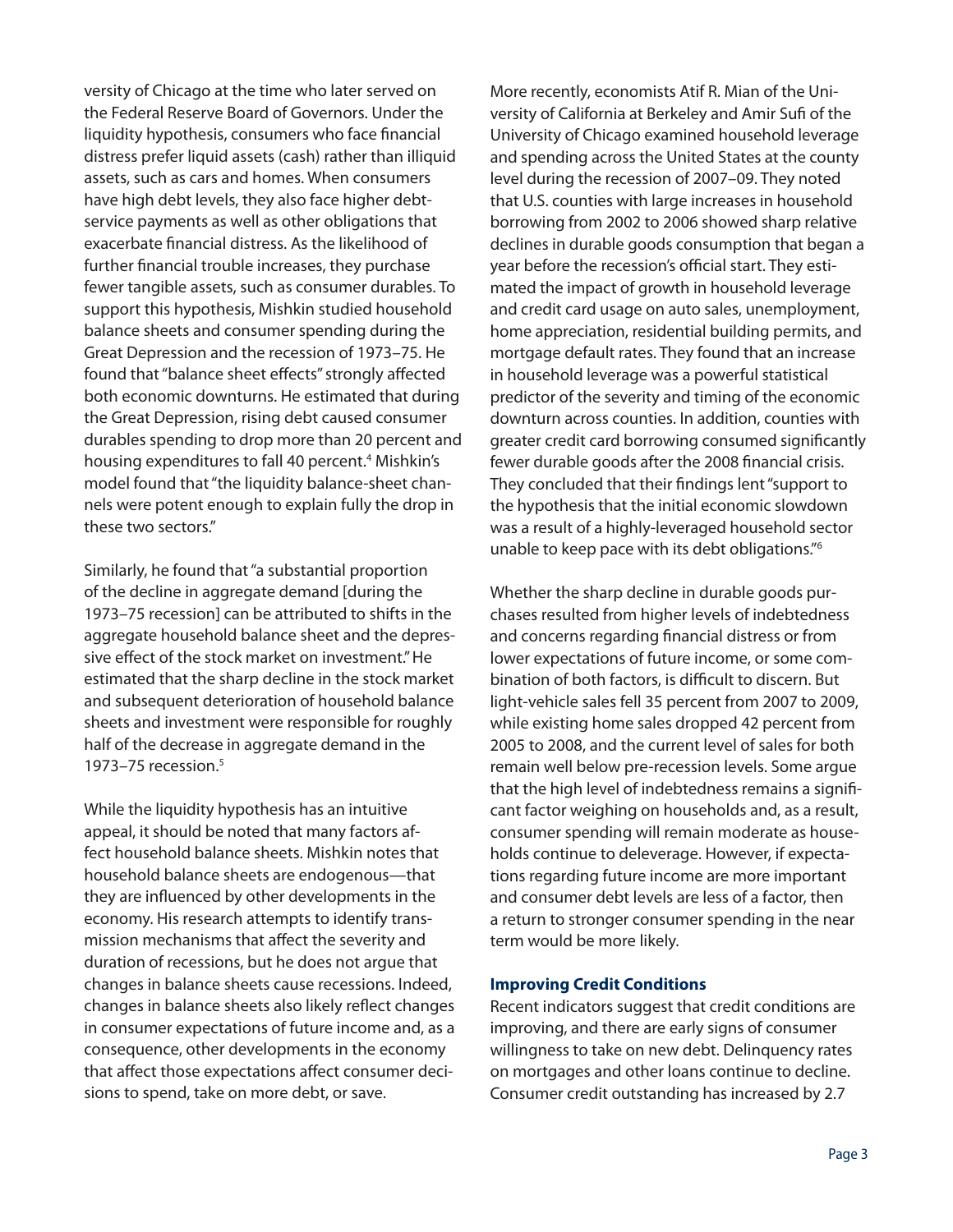percent through October 2011 after decreasing 5 percent from July 2008 to September 2010. Revolving credit (credit cards and other unsecured loans) fell 18.7 percent from its peak in September 2008 through April 2011. Since then, revolving credit has shown signs of stabilization, increasing in four of the past six months. Nonrevolving credit, however, has been improving for more than a year, increasing 5.4 percent from May 2010 through October 2011.<sup>7</sup> Greater demand for loans to purchase automobiles and light trucks has accounted for a portion of the improvement. Those sales have increased 13 percent since May 2010.

In addition, the latest Federal Reserve Board's Senior Loan Officer Opinion Survey, released in October 2011, reported increased consumer demand for loans to purchase homes. The survey is a sample selected from the largest banks in each Federal Reserve district. Demand for home equity loans declined, and consumer-loan demand changed very little. But nearly 24 percent of the survey respondents reported eased spreads of auto-loan rates over the banks' cost of funds. Twenty-one percent of respondents reported moderately stronger demand from individuals or households for auto loans.

Perhaps the most significant indication of improved credit conditions has been the sharp decline in household financial obligations, as indicated by the

household financial obligations ratio constructed by the Federal Reserve Board of Governors. (See Figure 3.) The household financial obligations ratio indicates the percentage of household disposable income that is required to service debts and other obligations such as apartment rents, automobile leases, homeowners' insurance, and property taxes. During the housing boom, the financial obligations ratio rose from nearly 17 percent in early 1995 to almost 19 percent in 2007. Since then, the combination of household deleveraging and lower interest rates has produced a sharp decline in the financial obligations ratio. Deleveraging has reduced the overall level of household debt. At the same time, substantially lower interest rates have enabled many homeowners to refinance outstanding liabilities and reduce debtservice payments. Over the course of the recession and recovery, the financial obligations ratio has dropped sharply to nearly 16 percent in the third quarter of 2011—its lowest level since 1993.

Homeowners accounted for all of the decline in the financial obligations ratio during the recession. Early in the downturn and during the recovery, renting households deleveraged slightly, but their financial obligations ratio has hovered between 26 percent and 24 percent for the past seven years. The period of rapid deleveraging for renters followed the 2001 recession as their financial obligations ratio fell from 31 percent to 25 percent by 2005.



Note: In addition to debt payments, household financial obligations include such things as payments for apartment rents, automobile leases, homeowners' insurance and property taxes. Source: Federal Reserve Board of Governors